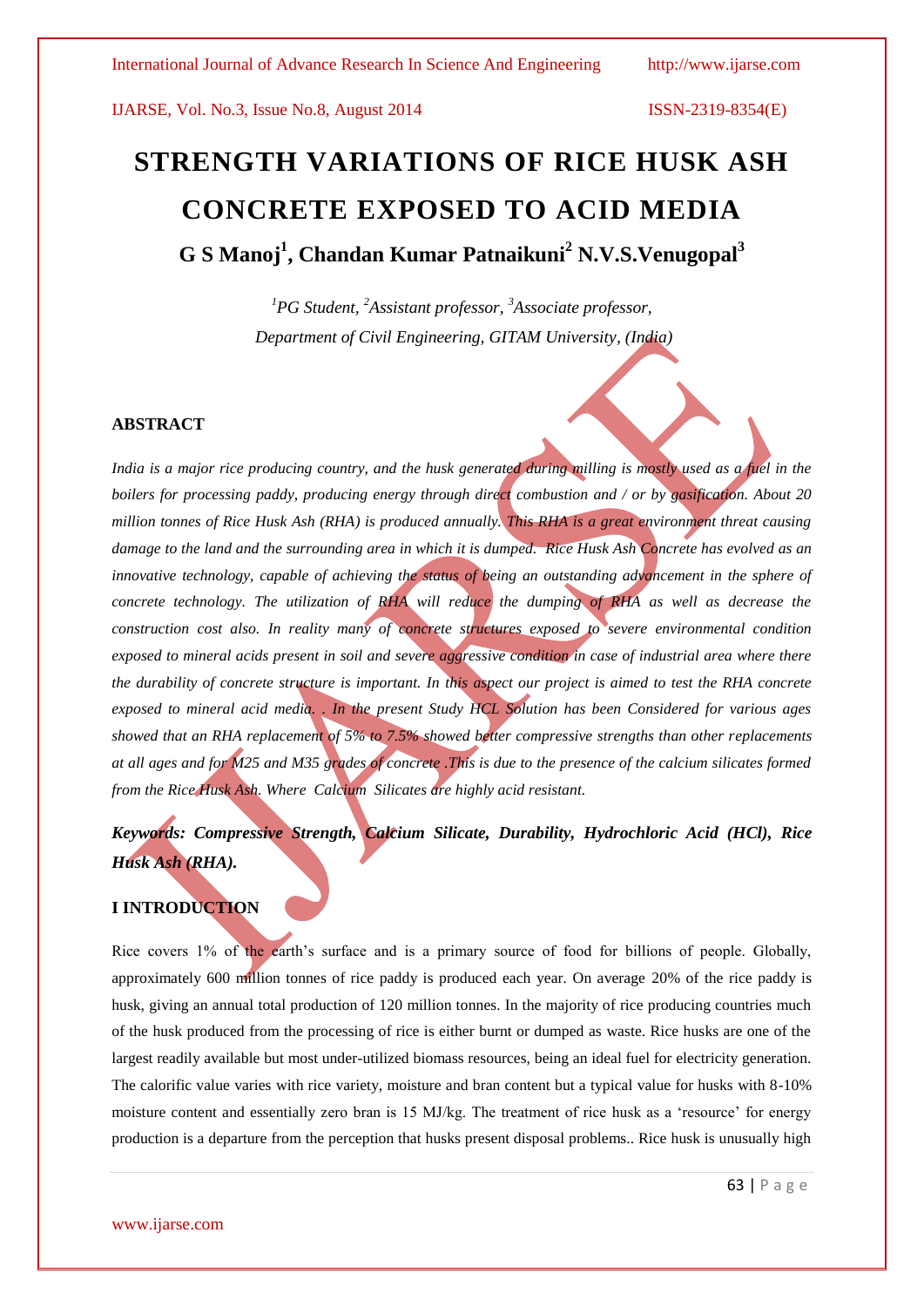in ash compared to other biomass fuels – close to 20%. The ash is 92 to 95% silica ( $SiO<sub>2</sub>$ ), highly porous and lightweight, with a very high external surface area. Its absorbent and insulating properties are useful to many industrial applications, and the ash has been the subject of many research studies. . It is also highly absorbent, and is used to absorb oil on hard surfaces and potentially to filter arsenic from water. More recently, studies have been carried out to purify it and use it in place of silica in a range of industrial uses; including silicon chip manufacture.RHA is a general term describing all types of ash produced from burning rice husks. In practice, the type of ash varies considerably according to the burning technique. Two forms predominate in combustion and gasification. The silica in the ash undergoes structural transformations depending on the temperature regime it undergoes during combustion. At  $550^{\circ}$ C –  $800^{\circ}$ C amorphous silica is formed and at greater Temperatures, crystalline Silica is formed. These types of silica have different properties and it is important to produce ash of the correct specifications for the particular end use.

#### **1.1 Acid Attack**

Concrete is susceptible to acid attack because of its alkaline nature. The components of the cement paste break down during contact with acids. Most pronounced is the dissolution of calcium hydroxide Concrete can be attacked by liquids with pH value less than 6.5. But the attack is severe only at a Ph value below 5.5. At a Ph value below 4.5 the attack is very severe.

### **II MATERIALS AND METHODS**

In the present investigation Rice husk ash has been used as partial replacement of cement in concrete mixes. On replacing cement with different weight percentage of RHA, the compressive strength properties are studied at 5% of HCL solution (7, 28 and 56 days). Total five series of specimen of size  $100 \times 100 \times 100$ mm designed in this investigation consist of one series of specimens of normal strength concrete 0% and four series of specimens of RHA concrete with percentage replacements of cement with RHA by 5%,7.5%,10%, and 15% for M25 and M35 grade concrete. A total of 90 cubes have been casted, are cured with Normal water for 28 days and after 28 days they were exposed to 5% HCL solution. 3 cubes from each series are taken and exposed to 5% HCL solution for 7days, 28 days and 56 days.

#### **2.1 Cement**

Cement used in the experimental work is ORDINARY PORTLAND CEMENT (OPC 53 GRADE) conforming to IS: 1489 (Part1)-1991. from a single batch was used for the entire work and care has been taken to store it in airtight containers to prevent it from being affected by the atmospheric and monsoon moisture and humidity.

#### **2.2 Rice Husk Ash (RHA)**

Rice Husk Ash used in the present experimental study was obtained from *N.K Enterprises Jharsuguda, Orissa.*  Specifications, Physical Properties and Chemical Composition of this RHA as given by the Supplier are given in the following Tables: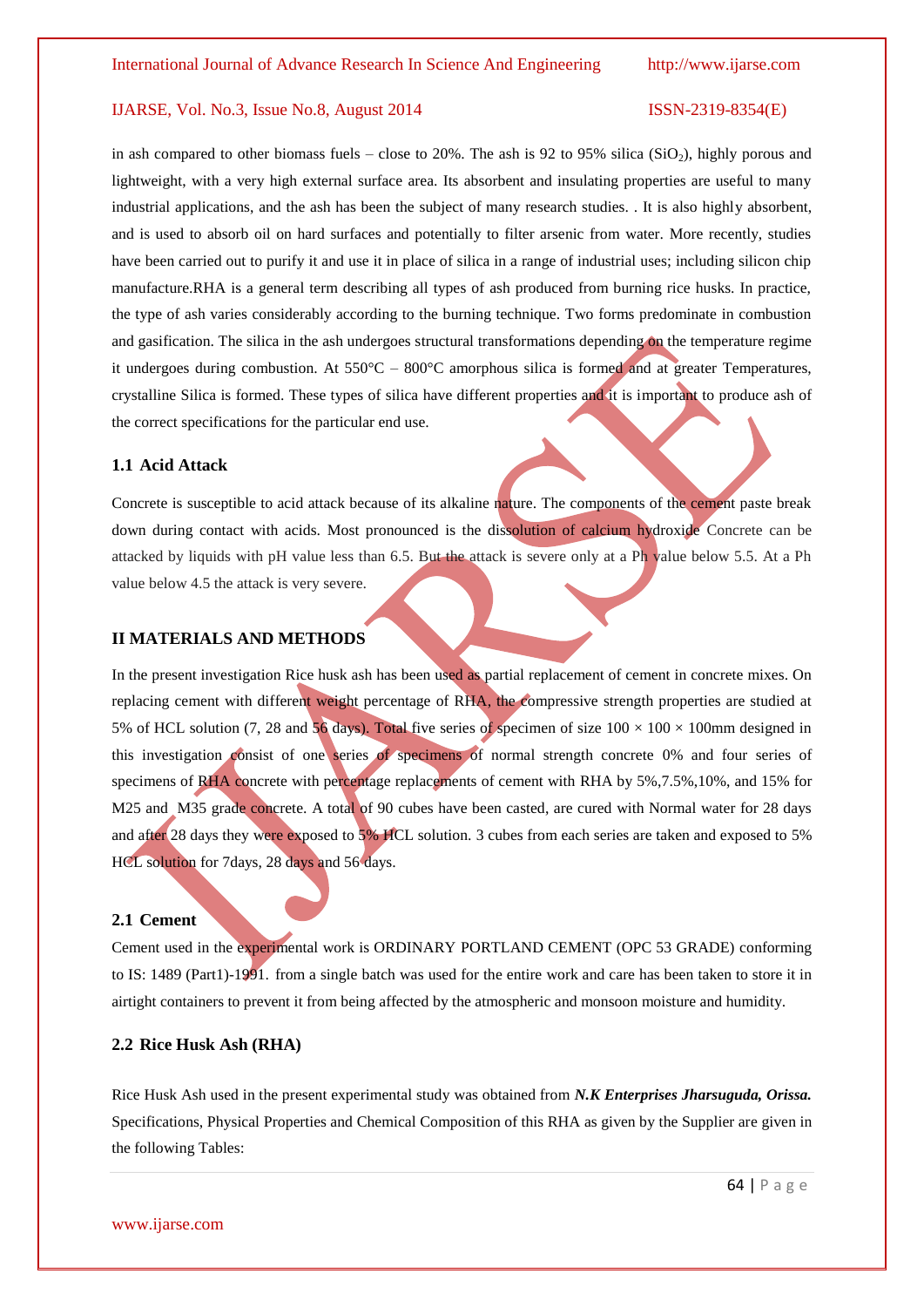| Sl. No | <b>Property</b>                        | Value<br>90% minimum |  |
|--------|----------------------------------------|----------------------|--|
| 1.     | Silica                                 |                      |  |
| 2.     | Humidity                               | 2% maximum           |  |
| 3.     | Mean Particle Size                     | 25 microns           |  |
| 4.     | Colour                                 | Grey                 |  |
| 5.     | Loss of Ignition at<br>$800^{\circ}$ C | 4% maximum           |  |

## **Table1. Specifications Of Rice Husk Ash (RHA)**

# **Table2. Physical Properties OF Rice Husk Ash (RHA) Sl. No Property Value** 1. Physical State Solid-Non Hazardous 2. Appearance Very Fine Powder 3. Partical Size 25 microns-mean 4. Colour Grey 5. Odour Odourless 6. Specific Gravity 2.3

### **Table3. Chemical Properties OF Rice Husk Ash (RHA)**

| Sl. No | Component        | <b>Symbol</b>                  | $\frac{0}{0}$ |
|--------|------------------|--------------------------------|---------------|
| 1.     | Silica           | SiO <sub>2</sub>               | 93.80%        |
| 2.     | Alumina          | $Al_2O_3$                      | 0.74%         |
| 3.     | Ferric oxide     | Fe <sub>2</sub> O <sub>3</sub> | 0.30%         |
| 4.     | Titanium dioxide | TiO <sub>2</sub>               | 0.10%         |
| 5.     | Calcium oxide    | CaO                            | 0.89%         |
| 6.     | Magnesium oxide  | MgO                            | 0.32%         |
| 7.     | Loss of ignition | LOI                            | 3.37%         |
| 8.     | Sodium oxide     | Na <sub>2</sub> O              | 0.28%         |
| 9.     | Potassium oxide  | $K_2O$                         | 0.12%         |

www.ijarse.com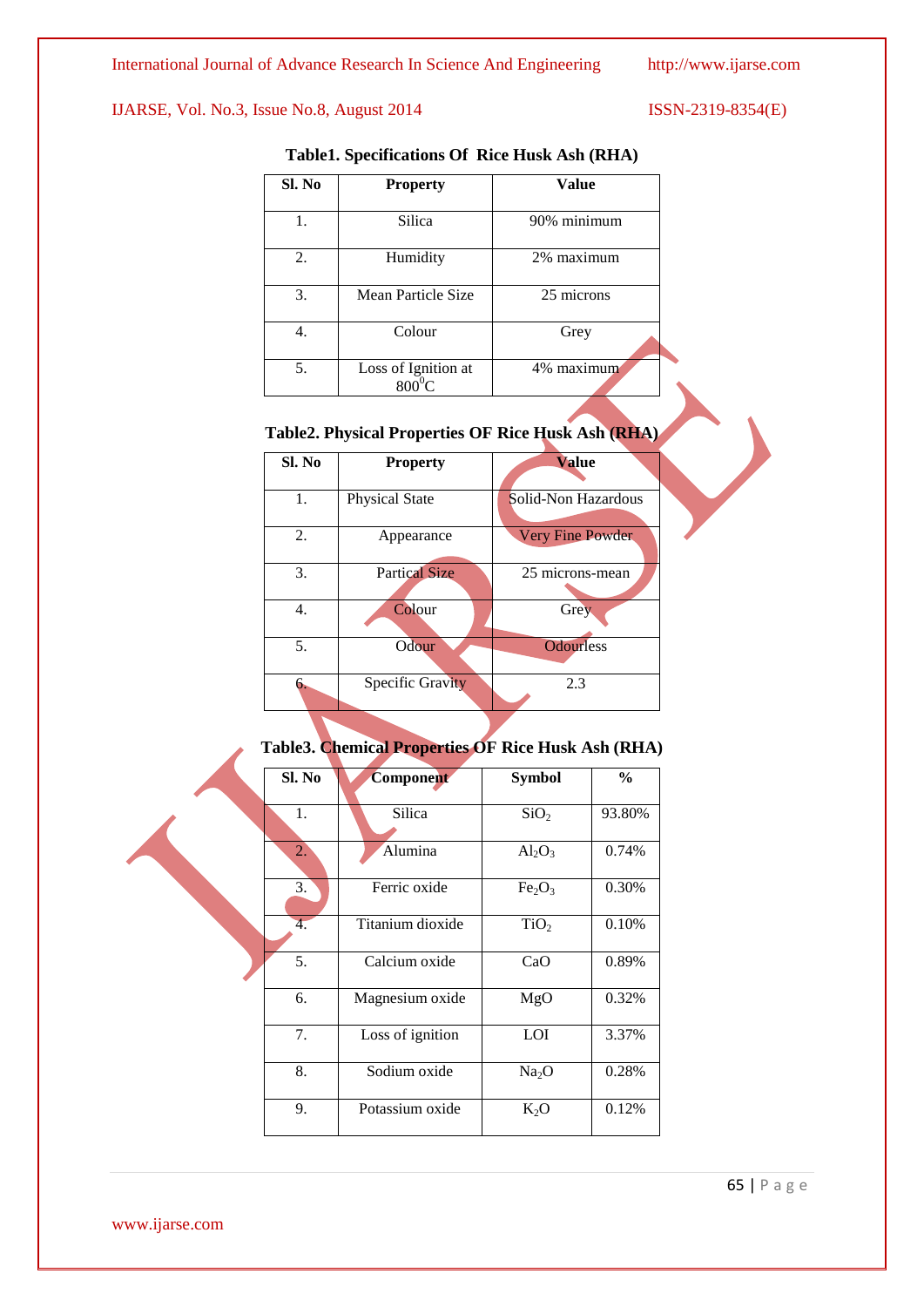Table 1 , 2&3 represents the Specifications, physical and chemical properties of Rice husk ash and their corresponding values obtained from laboratory testing's..

#### **2.3 Fine Aggregate**

Fine aggregate was purchased which satisfied the required properties of fine aggregate required for experimental work and the sand conforms to zone III as per the specifications of IS 383: 1970.

a) Specific gravity = 2.7

b) Fineness modulus  $= 2.71$ 

#### **2.4 Coarse Aggregate**

Crushed granite of 20 mm maximum size has been used as coarse aggregate. The sieve analysis of combined aggregates confirms to the specifications of IS 383: 1970 for graded aggregates.

a) Specific gravity =2.64

b) Fineness Modulus  $= 6.816$ 

#### **2.5 Water**

Water is an important ingredient of concrete as it actively participates in the chemical reaction with cement. Since it helps to form the strength giving cement gel, the quantity and quality of water is required to be looked in to very carefully. Mixing water should not contain undesirable organic substances or inorganic constituents in excessive proportions. In this study clean potable water conforming to IS: 3025-1986 was obtained for mixing and curing of concrete.

#### **2.6 HCL**

Hydrochloric Acid is clear, colourless ,highly pungent solution of Hydrogen chloride in water.It is highly corrosive, strong mineral acid with many industial uses. In aqueous hydrochloric acid, the H<sup>+</sup> joins a water molecule to form a hydronium ion,  $H_3O^+$ 

 $HCl + H<sub>2</sub>O \rightarrow H<sub>3</sub>O<sup>+</sup> + Cl<sup>-</sup>$ 

The other ion formed is Cl<sup>−</sup>, the chloride ion. Hydrochloric acid can therefore be used to prepare salts called chlorides, such as sodium chloride. Hydrochloric acid is a strong acid, since it is essentially completely dissociated in water.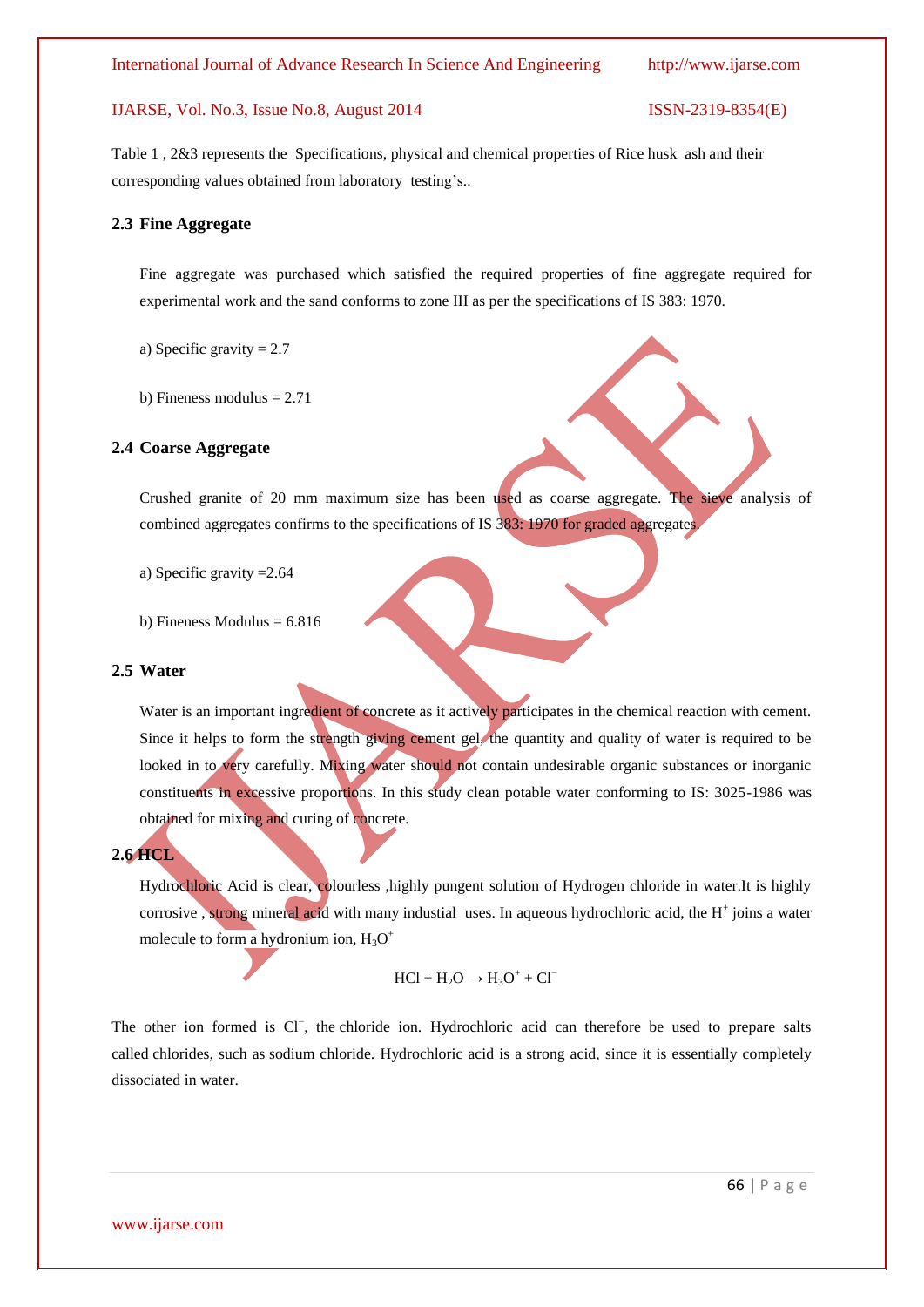| 1. | Molecular formula   | Hcl in water $(H_2O)$                           |  |
|----|---------------------|-------------------------------------------------|--|
| 2. | Molar mass          | 36.46 g/mol(HCl)                                |  |
| 3. | Appearance          | Clear colorless to light<br>-yellow liquid      |  |
| 4. | Density             | $1.18$ g/cm <sup>3</sup>                        |  |
| 5. | Melting point       | $27.32$ <sup>0</sup> C                          |  |
| 6. | Boiling point       | $110^0$ C                                       |  |
| 7. | Solubility in water | Miscible                                        |  |
| 8. | Acidity             | $(pKa) - 8.0$                                   |  |
| 9. | Viscosity           | 1.9 mPas at $2\overline{5}^{\circ}\overline{C}$ |  |

#### **Table4. Properties OF Hydrochloric acid (HCL)**

#### **III RESULTS AND DISCUSSIONS**

In order to study the durability of RHA Concrete exposed to Hcl solution the cubes of RHA Concrete with various replacements, were cast and tested. A replacement of 0%, 5%, 7.5%, 10% and 15% of RHA in cement was chosen to study the variation in compressive strength due to acid water curing and find out the rate of water absorption. From the results of the present study and information from the literature, the above mentioned replacement range of 5% to 15% was selected for this study of durability aspects. The  $p<sup>H</sup>$  has been maintained constantly and uniform throughout the study.M25, M35 grade RHA Concrete cubes of size 100x100x100mm were cast and cured and compressive strength is tested for 7days, 28days and 56days of Hcl solution. The results and discussions of the above tests were presented below.





www.ijarse.com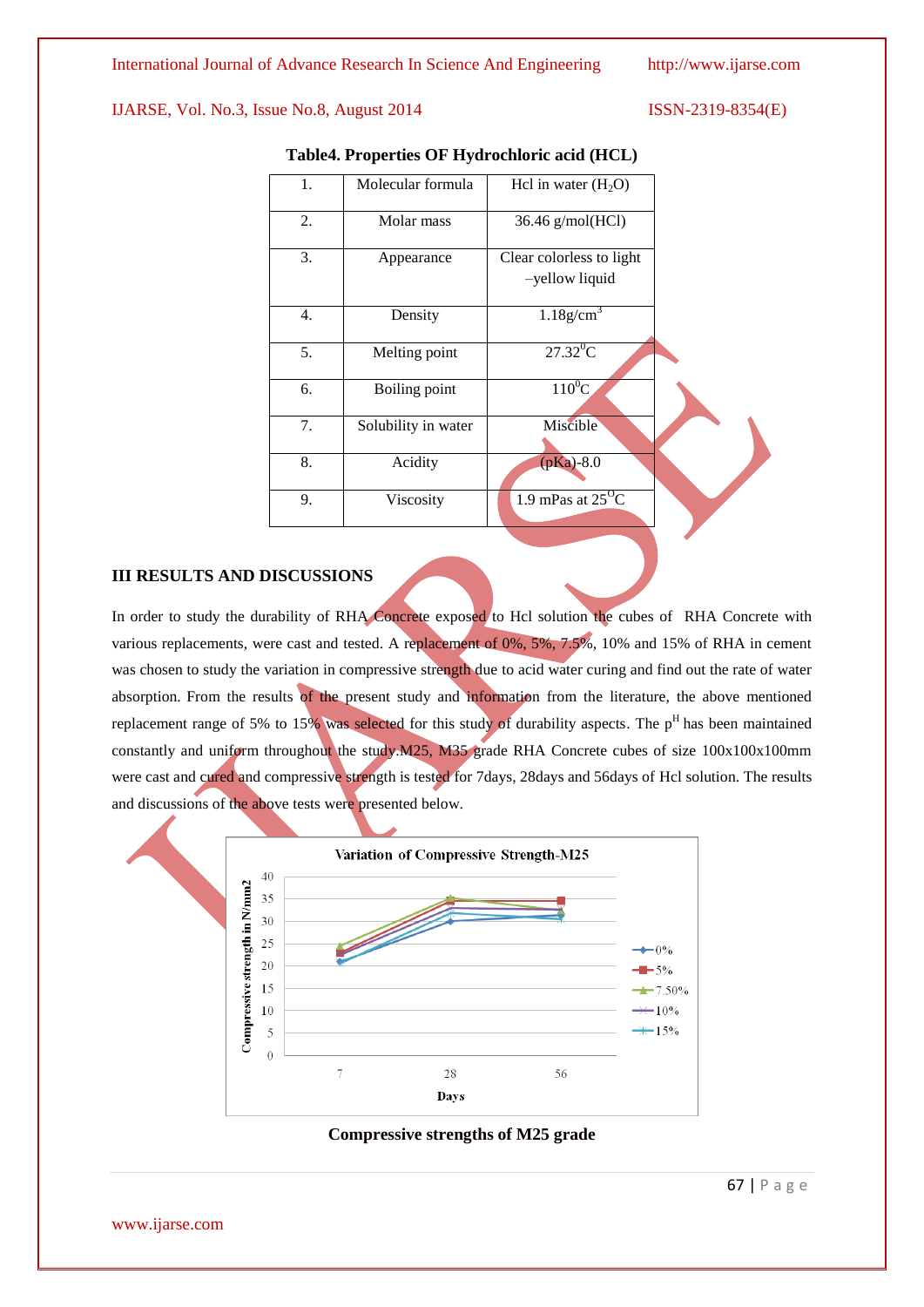

#### **Compressive strengths of M35 grade**

#### **IV CONCLUSION**

After exhaustive discussions of the results, the following conclusions have been derive

- 1. Comparative study on Rice Husk Ash concrete with various replacement percentages of RHA showed that, a replacement level of 7.5% RHA in concrete performs and shows better strength than other replacements. For M25 and M35 grades of concretes 7.5% replacement showed better compressive strength than normal concrete and showed almost similar strength of normal concrete in tension. Hence, 7.5 % RHA replacement may be recommended as the optimum replacement level.
- 2. The studies on Rice Husk Ash concretes exposed to HCL Solution for various ages showed that an RHA replacement range of 5% to 7.5 % showed better compressive strengths than other replacements at all ages and for M25 and M35grades of concretes.
- 3. It is concluded that M25 grade RHA concrete for HCL solution exposure in 28 days and 56 days the 7.5% replacement showed better compressive strengths.
- 4. It is concluded that M35 grade RHA concrete for HCL solution exposure in 28 days 5% replacement showed better compressive strength. After 56 days RHA concrete exposure to HCL solution 7.5% replacement showed better compressive strength due to presence of Calcium Silicate in RHA Concrete.
- 5. It is concluded that RHA concrete shows better compressive strengths than the normal concrete in HCL solution exposure.

### **REFERENCES**

1. S. D. Nagrale, Dr. Hemant Hajare, Pankaj R. Modak (2012*) "Utilization of Rice Husk Ash"* **,**International Journal of Engineering Research and applications Vol. 2, Issue 4, pp.001-005, ISSN: 2248-9622.

www.ijarse.com